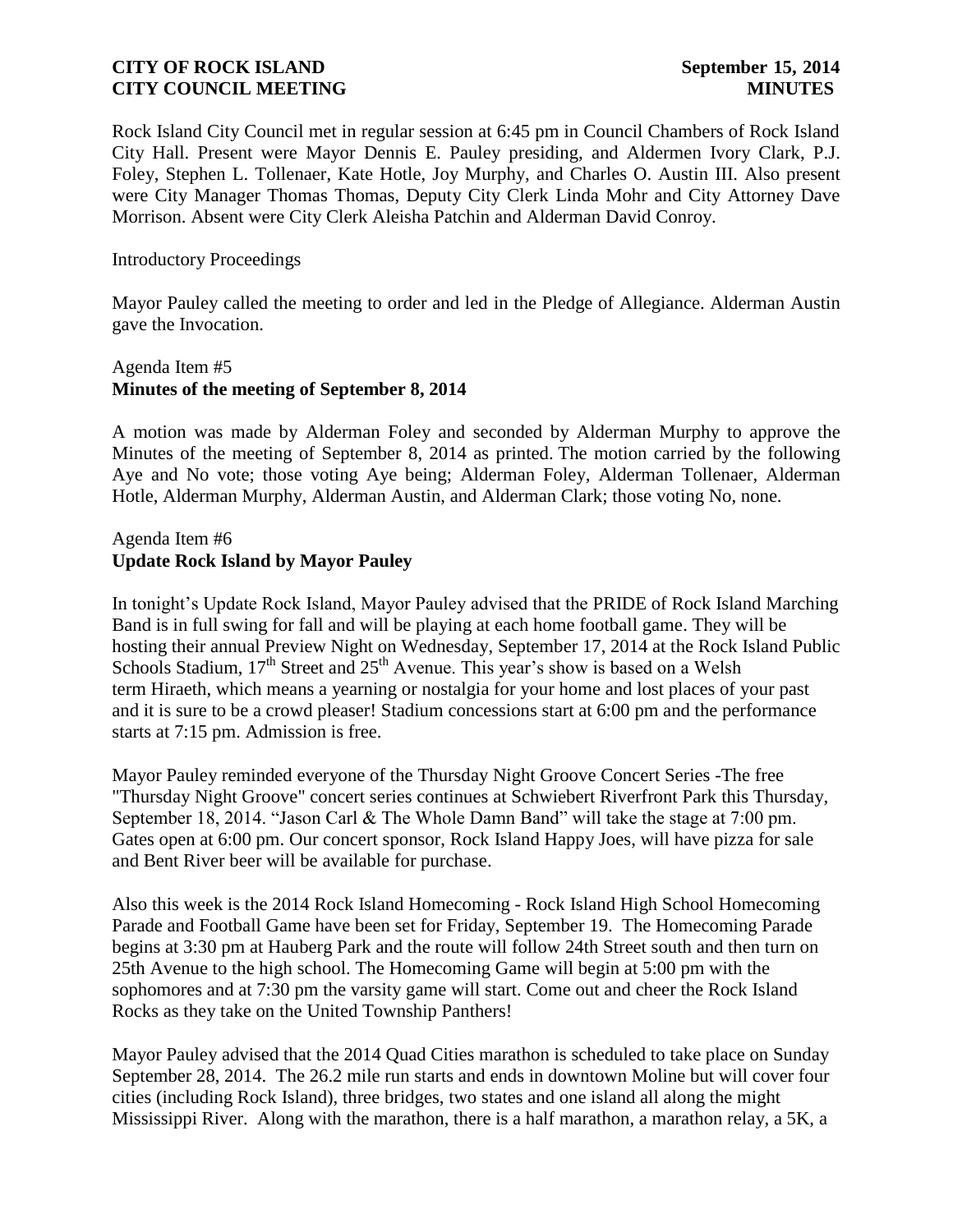1 mile walk and even a micro-marathon for the kids. The race weekend offers something for everyone.

And lastly, Mayor Pauley asked - Are you up for a challenge? The 1st Annual Amazing Race & Post Concert is scheduled for Saturday, September 27, 2014. The Amazing Race is a course around the city designed to push participants out of their comfort zone in search of clues, completing challenges (mental & physical) and most of all having fun! Teams of 2-5 will compete starting from Schwiebert Riverfront Park and "racing" around Rock Island. To advance to the next checkpoint, teams will have to complete a "challenge" in order to get their next clue. You must pre-register by September 17 to receive a t-shirt in your size. Registrations will still be taken the day of race but t-shirt sizes cannot be guaranteed. Registration is \$30 per person for the race and the post concert is free. Call (309) 732-7275 for more information.

# Agenda Item #7 **Proclamation declaring September 19th as Preventing Lost Potential Day 2014**.

Mayor read the proclamation and it was accepted by Marshall Porter. Mr. Porter explained what the HavLife, Preventing Lost Potential Day was all about and encouraged the Mayor, Council, Staff and the public to help celebrate youth and enjoy the free festivities at Schwiebert Riverfront Park on the 19th.

Agenda Item #8 **Claims**

It was moved by Alderman Austin and seconded by Alderman Hotle to accept the following reports and authorize payments as recommended.

- a. [Report from the Public Works Department regarding payment in the amount of](http://www.rigov.org/DocumentCenter/View/7543)   $\overrightarrow{472.548.51}$  to Langman Construction, Inc. for the  $7<sup>th</sup>$  Avenue Resurfacing, Project 2683 [\(191\).](http://www.rigov.org/DocumentCenter/View/7543)
- b. [Report from the Public Works Department regarding payment #2](http://www.rigov.org/DocumentCenter/View/7542) and final in the amount of \$2,499.78 to New Coat Seal and Paving for the 2014 Joint and crack Sealing Program, Project 2376 (192).

The motion carried by the following Aye and No vote; those voting Aye being; Alderman Foley, Alderman Tollenaer, Alderman Hotle, Alderman Murphy, Alderman Austin, and Alderman Clark; those voting No, none.

### Agenda Item #9

# **Claims for the weeks of September 5 [through September 11 in the amount of](http://www.rigov.org/DocumentCenter/View/7528)  [\\$9](http://www.rigov.org/DocumentCenter/View/7528)12,092.45.**

It was moved by Alderman Foley and seconded by Alderman Clark to allow the claims. The motion carried by the following Aye and No vote; those voting Aye being; Alderman Foley, Alderman Tollenaer, Alderman Hotle, Alderman Murphy, Alderman Austin, and Alderman Clark; those voting No, none.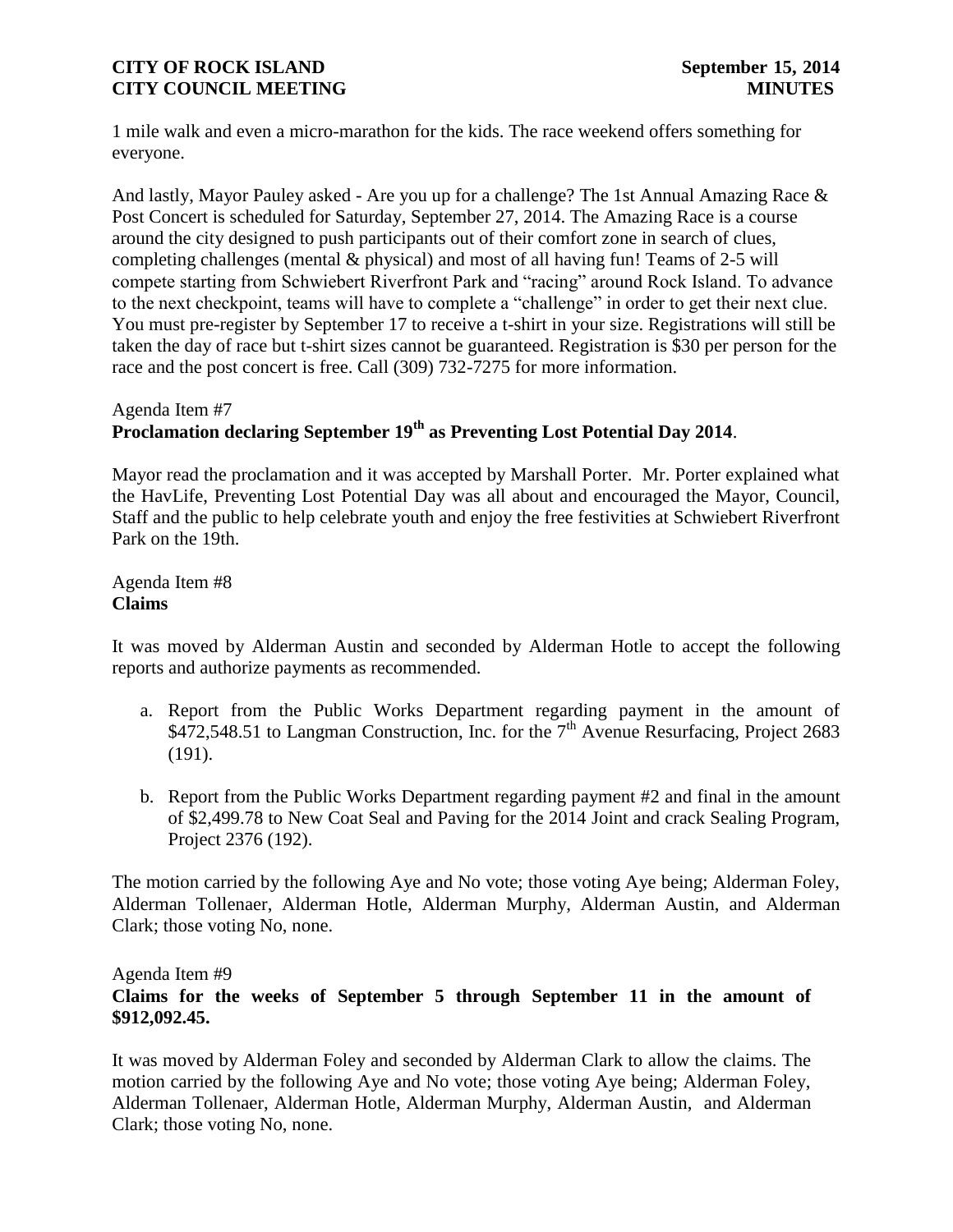### Agenda Item #10

**[Report from the Public Works Department regarding the bids for the new Police](http://www.rigov.org/DocumentCenter/View/7564)  [Station, Package #2, recommending the bids be awarded to Seedorff Masonry for](http://www.rigov.org/DocumentCenter/View/7564)  [\\$2,003,450.00; Bush Construction for \\$2,981,700.00; W. F. Scott Decorating for](http://www.rigov.org/DocumentCenter/View/7564)  [\\$221,308.00; Tri-State Automatic Sprinkler for \\$212,595.00; Northwest Mechanical,](http://www.rigov.org/DocumentCenter/View/7564)  [Inc. for \\$1,438,392.00; Crawford Company for \\$1,275,000.00 and Tri-City Electric](http://www.rigov.org/DocumentCenter/View/7564)  [Company for \\$2,353,246.00.](http://www.rigov.org/DocumentCenter/View/7564)** 

It was moved by Alderman Hotle and seconded by Alderman Foley to approve the bids as recommended and authorize Gilbane Building Company to execute the contract documents. Mayor Pauley advised that although these bids, added to the previous amounts, totaled up to almost \$23,000,000, staff was working with the contractors to make revisions and cuts to keep the costs much lower. Alderman Foley stated that he wanted to thank Mayor Pauley for his leadership and hard work on getting this project underway. Alderman Hotle said that this is a very important addition to the City and it will be a building that will serve the City and its police department for 100 years to come. Alderman Murphy said that this is a long process, but that we have engaged everyone's participation from the beginning, starting with public tours of the current police department. Alderman Austin asked Randy Tweet, Public Works Director if there was a reason there was only one bid submitted on some of the items listed above. Tweet said that this bidding was for some very specific items and some projects were on a very large scale and that overall, the bidding and interest for this process was very good. The motion carried by the following Aye and No vote; those voting Aye being; Alderman Foley, Alderman Tollenaer, Alderman Hotle, Alderman Murphy, Alderman Austin, and Alderman Clark; those voting No, none.

#### Agenda Item #11

# **[Report from the Public Works Department regarding the bids for two complete raw](http://www.rigov.org/DocumentCenter/View/7563)  water [pumps with motors, including installation, recommending the bid be awarded to](http://www.rigov.org/DocumentCenter/View/7563)  [Electric Pump in the amount of \\$96,219.59.](http://www.rigov.org/DocumentCenter/View/7563)**

It was moved by Alderman Foley and seconded by Alderman Austin to award the bid as recommended and authorize the purchase. The motion carried by the following Aye and No vote; those voting Aye being; Alderman Foley, Alderman Tollenaer, Alderman Hotle, Alderman Murphy, Alderman Austin, and Alderman Clark; those voting No, none.

#### Agenda Item #12

**[Report from the Community and Economic Development Department regarding a](http://www.rigov.org/DocumentCenter/View/7575)  [revision made to the original contract regarding the disposition of property in the](http://www.rigov.org/DocumentCenter/View/7575)  [Southwest Industrial Area, changing the name only from A. Hanna LLC](http://www.rigov.org/DocumentCenter/View/7575) to the legal [name, A. Hana Growers LLC](http://www.rigov.org/DocumentCenter/View/7575)**. **It was moved by Alderman Murphy and seconded by Alderman Foley to approve the Purchase Agreement with A. Hana Growers LLC as revised, subject to minor modifications by Legal Counsel for each party prior to execution and authorize the City Manager to execute the contract documents.**

The motion carried by the following Aye and No vote; those voting Aye being; Alderman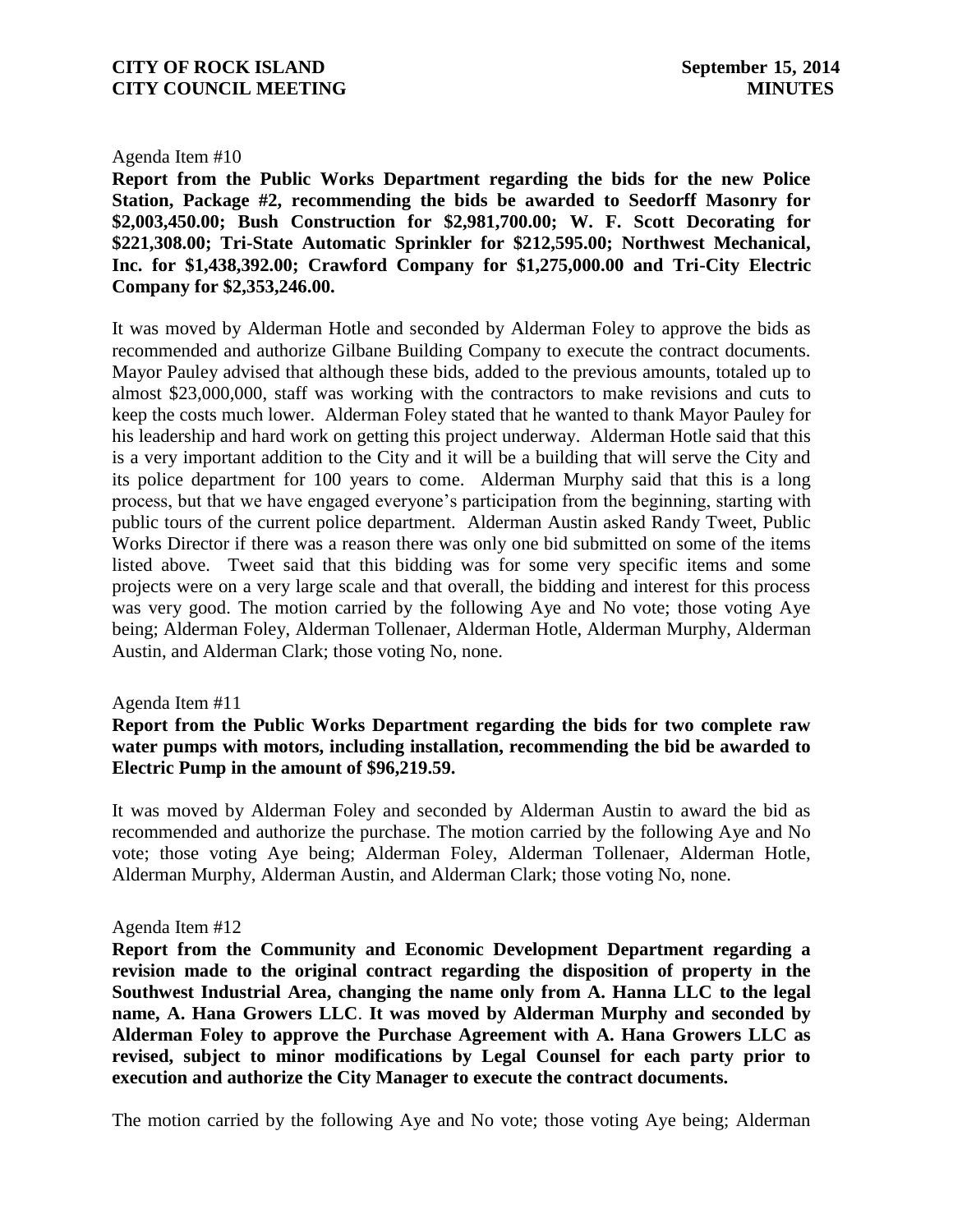Foley, Alderman Tollenaer, Alderman Murphy, Alderman Austin, and Alderman Clark; those voting No, Alderman Hotle.

### Agenda Item #13

**[Report from the Community and Economic Development Department regarding a](http://www.rigov.org/DocumentCenter/View/7572)  [request from the College Hill District Organization to use money \(not to exceed \\$8,000\)](http://www.rigov.org/DocumentCenter/View/7572)  [from the previously allotted College Hill funds to purchase benches and waste](http://www.rigov.org/DocumentCenter/View/7572)  [receptacles to be placed in the that area.](http://www.rigov.org/DocumentCenter/View/7572)** 

It was moved by Alderman Murphy and seconded by Alderman Tollenaer to approve the request as recommended. Alderman Murphy asked where the benches and the waste receptacles would be placed and Randy Tweet, Public Works Director, went over the map included with their report, describing each location. The motion carried by the following Aye and No vote; those voting Aye being; Alderman Foley, Alderman Tollenaer, Alderman Hotle, Alderman Murphy, Alderman Austin, and Alderman Clark; those voting No, none.

#### Agenda Item #14

**[Report from the Community and Economic](http://www.rigov.org/DocumentCenter/View/7566) Development Department regarding a [request from Northpoint Avenue Investments, LLC for a Riverfront Corridor Overlay](http://www.rigov.org/DocumentCenter/View/7566)  [District site plan review for a new 13,000 square-foot medical office and clinic for](http://www.rigov.org/DocumentCenter/View/7566)  [UnityPoint Gastroenterology at approximately 4501 47th Avenue Court.](http://www.rigov.org/DocumentCenter/View/7566)**

It was moved by Alderman Foley and seconded by Alderman Murphy to approve the request and variance as recommended. The motion carried by the following Aye and No vote; those voting Aye being; Alderman Foley, Alderman Tollenaer, Alderman Hotle, Alderman Murphy, Alderman Austin, and Alderman Clark; those voting No, none.

#### Agenda Item #15

**[Report from the Community and Economic Development Department regarding](http://www.rigov.org/DocumentCenter/View/7565)  [Citizen's Advisory Committee recommendations for Fiscal Year 2015 -](http://www.rigov.org/DocumentCenter/View/7565) 2016 [Community Development Block Grant \(CDBG\) allocations.](http://www.rigov.org/DocumentCenter/View/7565) It was moved by Alderman Clark to approved the allocations as recommended, but amending the allocation recommendations for the Martin Luther King Jr. Center to show the MLK Afterschool Program receiving \$74,665.00, the Summer Day Camp Program receiving \$46,425.00, the RI Boxing Club receiving \$2,000.00, the Gateway Project receiving \$2,000.00 and the RI Athletic Club receiving \$2,000.00, with the stipulation that these funds will not be used for traveling for the latter three programs.** 

Alderman Foley seconded. The motion carried by the following Aye and No vote; those voting Aye being; Alderman Foley, Alderman Tollenaer, Alderman Hotle, Alderman Murphy, Alderman Austin, and Alderman Clark; those voting No, none.